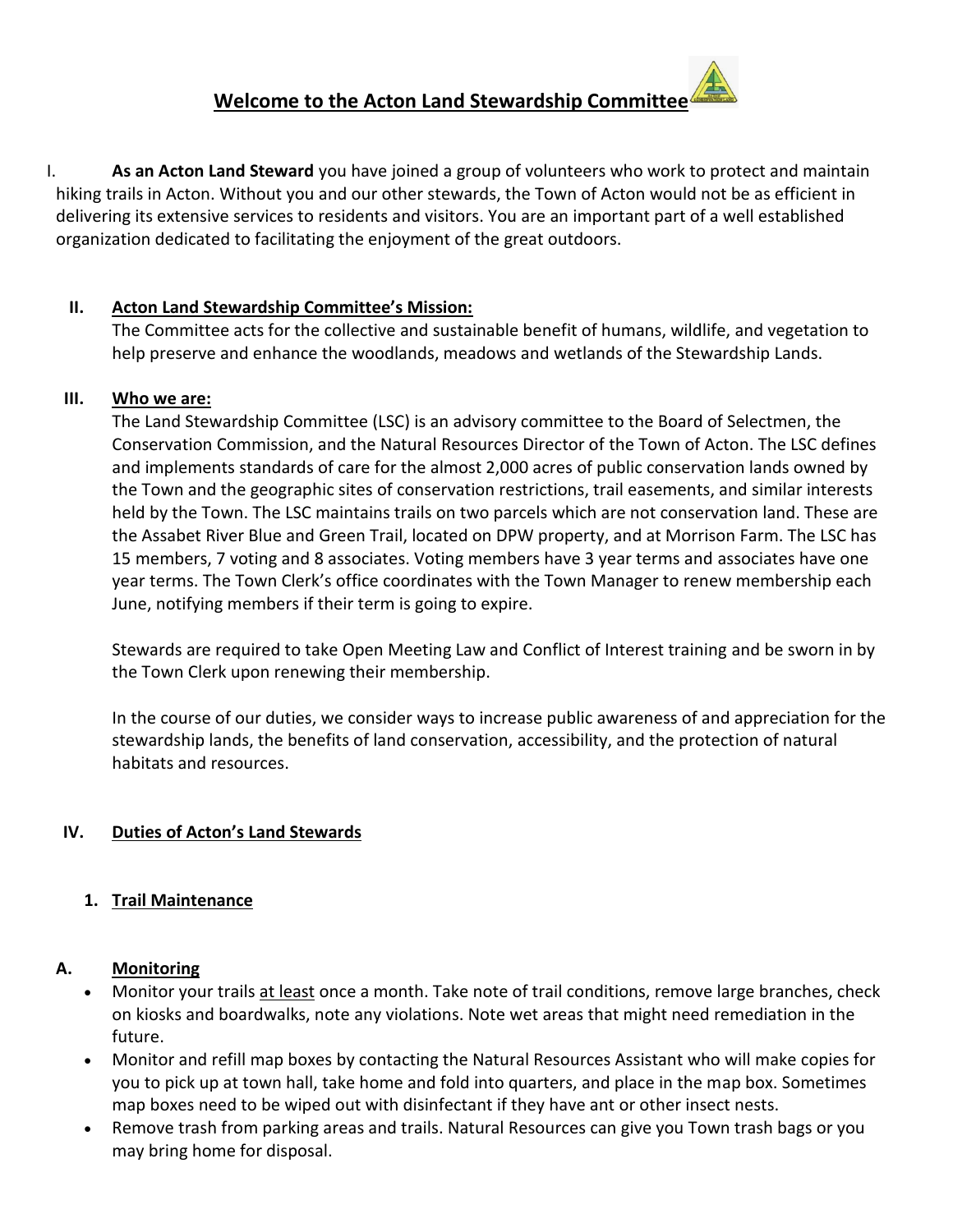• In the event of illegally dumped large items like TV's or tires, NR can send a truck or you can bring to the Transfer Station, informing them you're an Acton Land Steward.

## **B. Trail marking**

- As you walk the trails, look for markers that need to be replaced and opportunities to improve marking.
- Report missing trail markers/wood block arrows, or signs, and do regular trimming to make markers more visible.
- Report when the colored blazes need repainting. Either repaint yourself or ask committee members for assistance and guidelines. A few volunteers do this and can train you.
- Blazing paint is stored in the LSC shed at Morrison Farm. Contact the Natural Resources Assistant for a tour, learn locking system, equipment maintenance.
- Markers should be hung about 6' up.
- Nashoba Brook, Spring Hill, and Camp Acton have custom Bay Circuit Trail markers and Trail Through Time markers. The Assabet River Blue and Green Trail have custom round plastic markers. Leave 1/4" or 1/2" between the nail head and the trail marker. Markers nailed flush will soon fold as the tree grows in diameter.
- It is important to walk the trail in both directions to assess where markers are needed. Please replace old markers when the tree has outgrown them. Remove tags and nails from trees that have fallen over.
- Extensive details on blazing can be found here from the website [https://trails.actonma.gov/cutting](https://trails.actonma.gov/cutting-maintaining-and-blazing-trails/)[maintaining-and-blazing-trails/](https://trails.actonma.gov/cutting-maintaining-and-blazing-trails/)

## **C. Structural Repairs**

 Maintain existing boardwalks, bridges, and kiosks. Minor repairs can be done yourself using tools and supplies in the LSC Shed at Morrison Farm. Request assistance from experienced stewards for guidance. Plan a workday to rebuild broken structures. Familiarize yourself with boardwalk construction guidelines [https://trails.actonma.gov/wp](https://trails.actonma.gov/wp-content/uploads/2016/06/BoardwalkDesign.pdf)[content/uploads/2016/06/BoardwalkDesign.pdf](https://trails.actonma.gov/wp-content/uploads/2016/06/BoardwalkDesign.pdf)

## **D. Workdays and Developing a Workday Plan**

- As you visit your site over the seasons, make notes about possible improvements that could be the focus of future work days.
- Improvements might include rerouting a portion of the trail around a seasonally wet area, installing a boardwalk, blocking an access that has been the source of dumping or motorized vehicle access, or improvements to the kiosk.
- Recruit volunteers to assist with these duties and run workdays as needed. Major maintenance is generally done by stewards with the help of volunteers recruited for a work day. The Committee and Natural Resources Assistant maintain a spreadsheet of interested volunteers. All work is done with the consent of the Natural Resources Division.

## **E. Building New Trails or Identifying Special Project Needs**

- New trails are built if a steep trail is in need of rerouting due to erosion, or needs additional switchbacks because it's too steep, or if a better route is proposed.
- Learn the locations on your parcel of state certified vernal pools. Observe if new ones develop that could be certified<https://www.mass.gov/service-details/vernal-pool-certification> .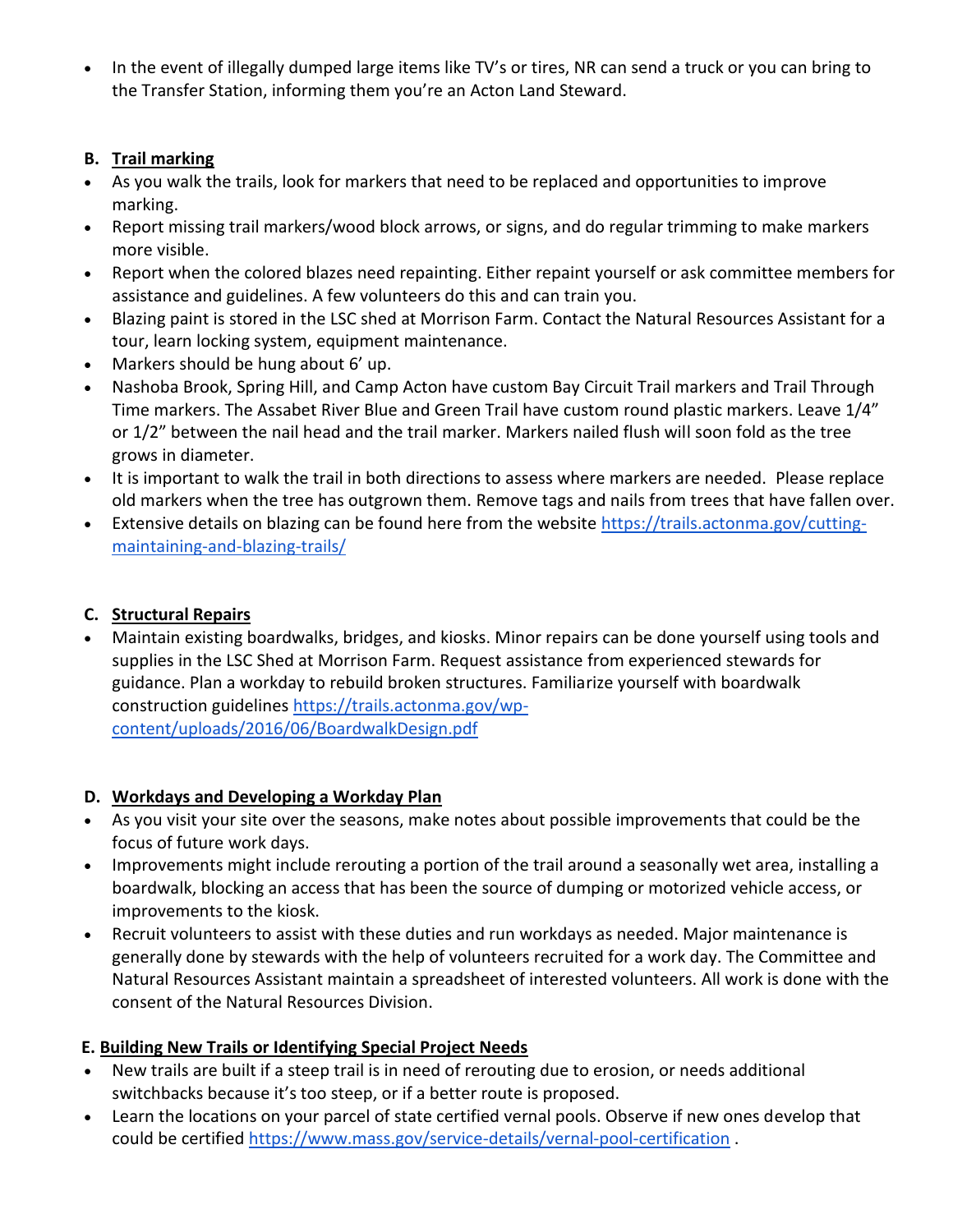## **F. Reporting large, or messy blowdowns blocking the trail**

 If you encounter a large tree across the trail requiring a chainsaw, the LSC has a group of stewards who have taken safety training with the Town's insurance company. These stewards provide their own safety equipment for themselves. Email **Scsawyers@googlegroups.com** to report the size and location of the downed tree(s).

## **2. Meetings, Reports and PR**

- Once Stewards have been sworn in by the Town Clerk they will be added to the email shell. Stewards should respond to emails from the Committee and other town offices as requested. Always beware of Open Meeting Law. If unsure whether to respond, email just the chair or the Natural Resources Assistant.
- The LSC meets on the third Tuesday of the month at 7pm at Acton Town Hall, ground floor conference room 9. During the pandemic all committee meetings are virtual using Zoom. Agendas can be found on the town website calendar. Members receive the agenda via email.
- **Email a monthly report to the LSC** Isc@actonma.gov making note of anything significant, such as trash, hunting, vandalism, illicit use such as ATVs or snowmobiles, campfires, or vegetation dumping. Report wildlife sightings, condition of the trail, condition of kiosks and map supply.
- You can act as an ambassador for the Acton Land Stewards by explaining the mission to those you encounter on your site, and directing them to the trails.actonma.gov website, as well as the Town of Acton webpage for the Committee<https://actonma.gov/633/Land-Stewardship-Committee>
- You may encounter visitors and abutters who may have concerns about our work and our authority to maintain a site. Please avoid confrontation at all costs, and refer them to Acton Natural Resources for more information.
- In the event that you see an inappropriate use as it is happening (dumping, motorized vehicle use, etc.), do not confront the persons involved directly. Make a note of the time and location, and send this information along to Natural Resources.
- Serious vandalism or illegal activity should be reported to the police as soon as possible.
- Encourage visitors to notify the police in the event of a dog fight or attack.

## **3. Equipment and Supplies**

- The LSC has an equipment storage shed located at Morrison Farm behind the grey farmhouse on Concord Road. Stewards are welcome to sign out tools.
- New stewards often obtain a few essential tools for their work such as a bow saw, loppers, and small hand pruners and keep them at home. Be sure to sign these out with the logbook. If none of the equipment is suitable, the Natural Resources Assistant can procure new tools for a steward to use in their service to the Town. Many stewards prefer to use their own tools but this is not required.
- There are backpacks for wood chips, shovels, and some battery operated drills, drivers, and a sawzall. There are many bits of hardware as well such as lag bolts, deck screws, washers and nuts. If you don't see what you need, contact the NR Assistant.
- Power equipment such as gas powered weed whackers and chain trimmers are available for those who are experienced with their use. They have "sign out" books and engine log hours are tracked. There is fuel in the shed as well. Always wear safety glasses and follow all property safety guidelines.

## **4. Trail Pruning Guide**

Acton's cutting and pruning information can be found here [https://trails.actonma.gov/cutting-maintaining](https://trails.actonma.gov/cutting-maintaining-and-blazing-trails/)[and-blazing-trails/](https://trails.actonma.gov/cutting-maintaining-and-blazing-trails/)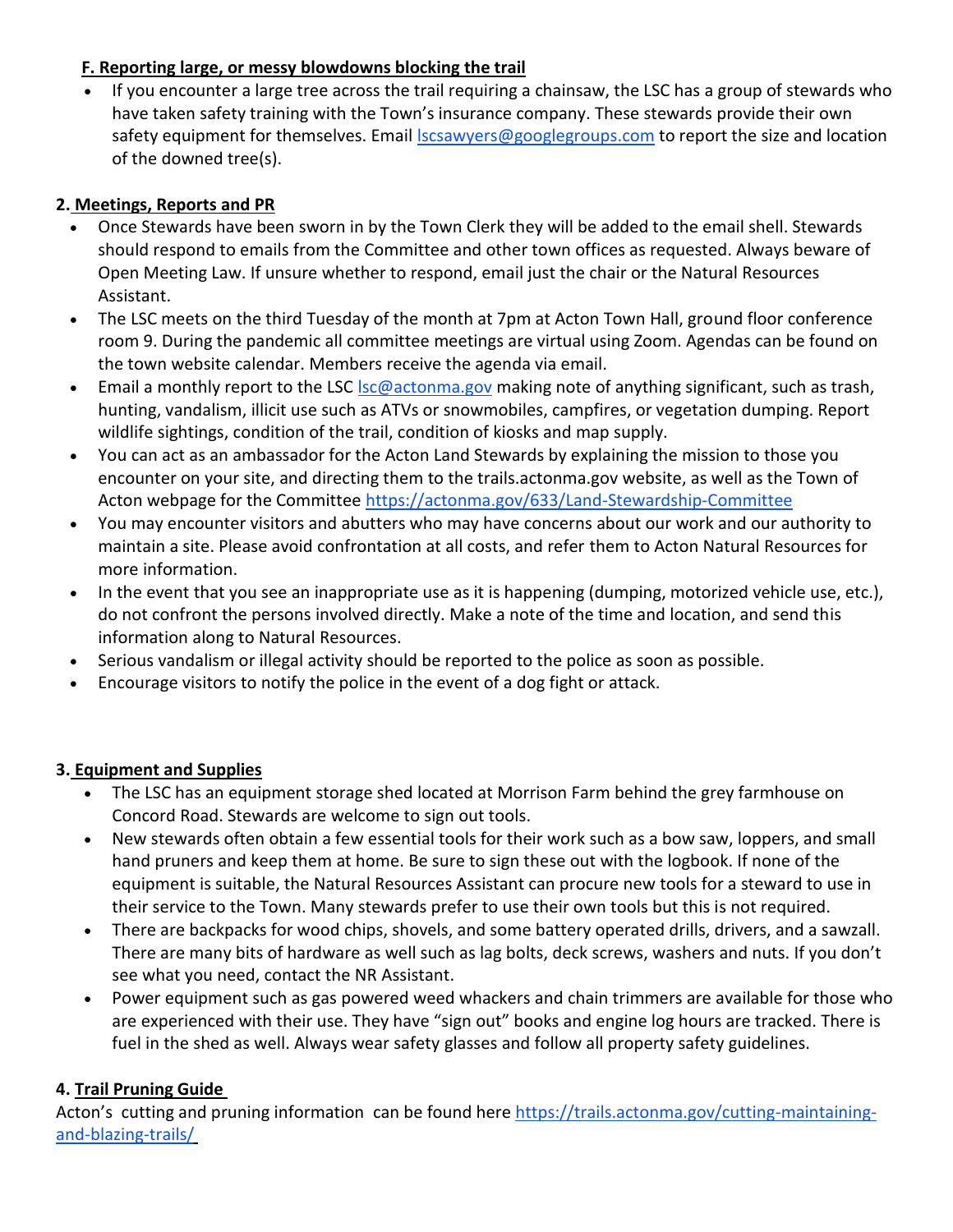## **Thank you to the Cape Ann Land Stewards for sharing**

## **the following additional pruning guide:**

If you do not have clippers or a saw, we will supply them. Both will stay sharp longer if you spray the cutting surfaces with WD-40 or silicone spray after each use and store them where they can air dry. Avoid touching the cutting surfaces, as there may be poison ivy oils from prior use.

Prune branches that intrude onto the trail or that obscure trail makers. (See figure below for proper trail pruning.)



It is best to cut branches near the node where they connect to the trunk (see image

## B.

below). A long stub won't heal properly, and will lead to infection and rot. When cutting a large branch, first cut the branch a few inches from the trunk, and then remove the stub with a second cut (See image C. below). This will prevent the branch from splitting away and leaving a large wound.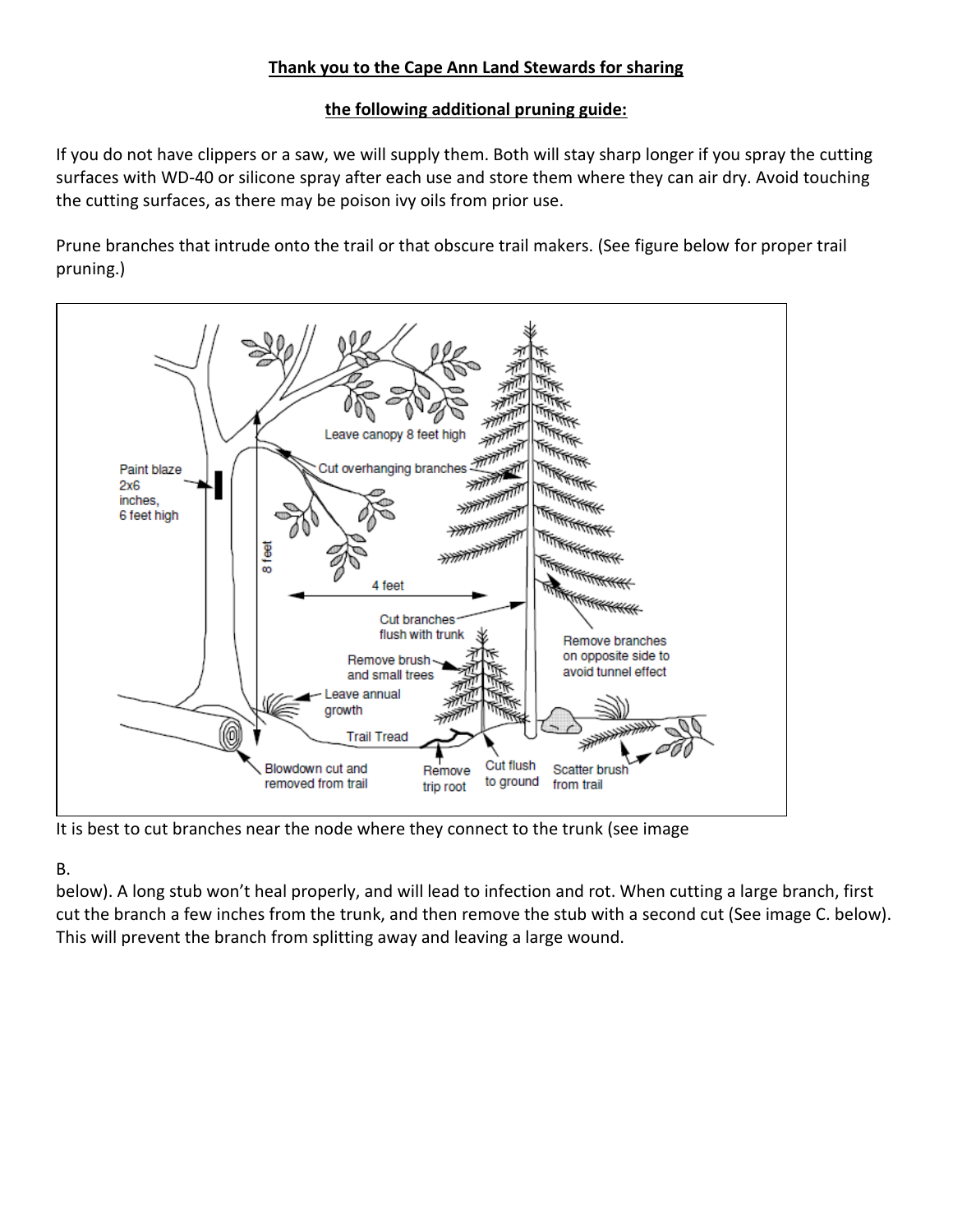

If you need to cut a sapling or shrub at ground level, try to cut it flush with the ground. Leaving a stub will create a trip hazard.

## **Trail Appearance**

A well-maintained trail should look natural, with few visible cuts on bordering vegetation. All cut branches and brush should be moved well off the trail with the cut end pointing away from the trail.

#### **Trail Width and Height**

Trails should generally be trimmed to the following widths from ground level to the highest overhead reach while standing on the ground:

- Singletrack with normal trailside vegetation: 4 feet (both elbows outstretched)
- Singletrack if trailside vegetation is thorny, allergenic (poison ivy), rapidly growing, or invasive: 6 feet (both arms outstretched)
- Doubletrack minimum: 8 feet
- Doubletrack for easy passage of any sized service vehicle: 11 feet

Better visibility around curves reassures users about what is ahead and reduces conflicts between visitors. For example, faster traffic can slow down when approaching slower traffic. By selectively pruning growth on the inside of curves, good visibility can be maintained without overly widening trails. Intersections are a common stopping point for visitors to rest, navigate, or socialize and should be trimmed wider than trails to accommodate these needs and reduce conflicts involving faster traffic.

So trails will remain passable all winter, overhead clearance should be as high as can be achieved by workers standing on the ground (approximately 8 feet) to allow for deep snow cover and branches weighted down with snow and ice.

If there are large blow downs or overhanging branches that require the use of a chainsaw, email [lscsawyers@googlegroups.com.](mailto:lscsawyers@googlegroups.com) Include a photo with a location tagged either by description or on a map.

#### **5. Common Problems**

## A. Invasive plants.

 Acton conservation lands are loaded with invasive plant species. The most commonly encountered are multiflora rose, honeysuckle, bittersweet, barberry, burning bush, garlic mustard, Norway maples, buckthorn and more. There are water chestnut aquatic invasives on Nashoba Brook.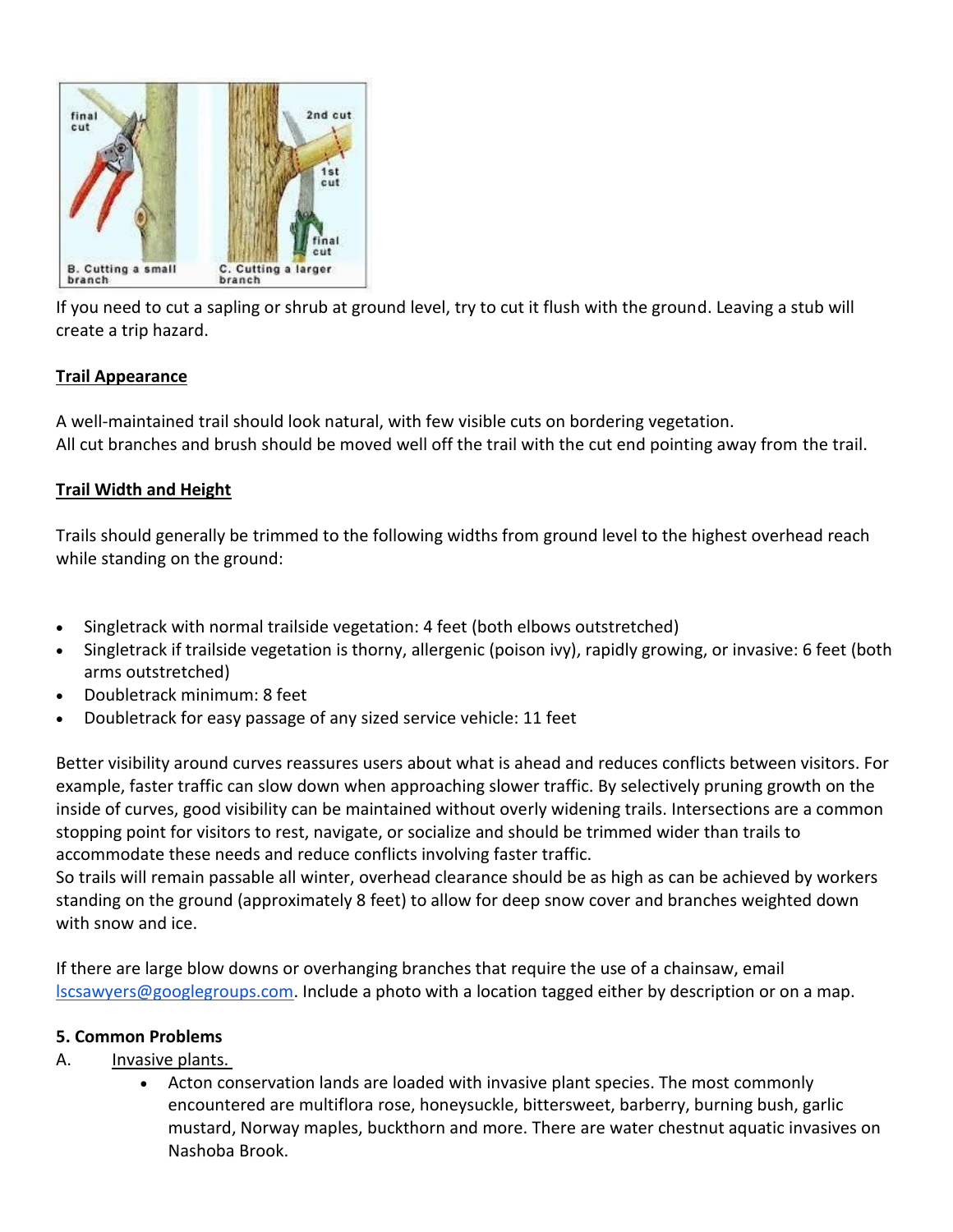- Stewards should familiarize themselves with these plants and the best methods for conquering or at least keeping them at bay.
- Workdays are frequently held to prune back invasive plants from stone walls, cut back, and dig out of the ground.
- We do not generally use herbicides as these must be administered by licensed state applicators.
- B. Encroachment/Dumping
	- Some parcels have notorious neighbors or people new to the neighborhood who are not aware of their property lines. They intentionally or unintentionally dump yard waste on conservation land.
	- Generally stewards need to alert the Natural Resources Director of major illegal dumping. Remedies have included building stone walls, or requiring cleanup. Rarely does the Town need to fine for such violations. But the Town does have the authority to do so if necessary.

# **7. Field and Meadow Mowing**

- Some fields and meadows are mowed by the Natural Resources Division and large brush hog equipment.
- Some trails and meadows are mowed by Land Stewards with the Sarlo field mower stored in the LSC shed at Morrison Farm. New stewards can be trained in how to operate the mower. It can also be trailed by stewards who have a hitch on their car.
- Recurrent mowing/maintenance tasks on certain parcels:

# **Spring – Summer – Fall Seasons**

**The Land Stewardship Committee** mows trails on the following parcels:

- Arboretum Billings Trail from Concord Rd. to Wood Lane.
- Assabet River Canoe Launch Japanese knotweed control; Small field and parking lot.
- Bulette Land/ Town Forest Access trail from Bulette Rd. to the kiosk.
- Grassy Pond Access trail and the Yellow trail in the Nagog Hill field. Small clearing on the N side of the Nagog Hill Rd. parking lot. Access trail from Newtown Rd.
- Guggins Brook Trails in the small internal meadow. Access trail from Central St. in the field adjacent to New View community. Access trail from Rt. 11.1Inner meadow.
- Heath Hen Meadow Trails in upper and lower meadows.
- Jenks Land Access trail from Central St. Trails in old orchard. Trail on W side of RR track.
- Nagog Hill Trail in field behind J. Young property. Trail in field abutting HyBid Farm. Upper access trail from Nagog Hill Rd. to Yellow Trail
- Nashoba Brook Access trail at the intersection of Milldam Rd. and Northbriar Rd. Access trail from Milldam Rd. cul-de-sac. Trails in internal glades.
- Pacy Land Access trail from Central St.
- Pratt's Brook Trails in pine barrens.
- Wetherbee Land Yellow trail in internal glade near Rt. 2A. Access trail from Wetherbee St. to Yellow trail.
- Wills Hole/Town Forest Access trail from Capt. Handley Rd. to Yellow trail. Access trail from Harris St. to Capt. Handley Rd. access trail.

The **Natural Resources Division** mows the following parcels;